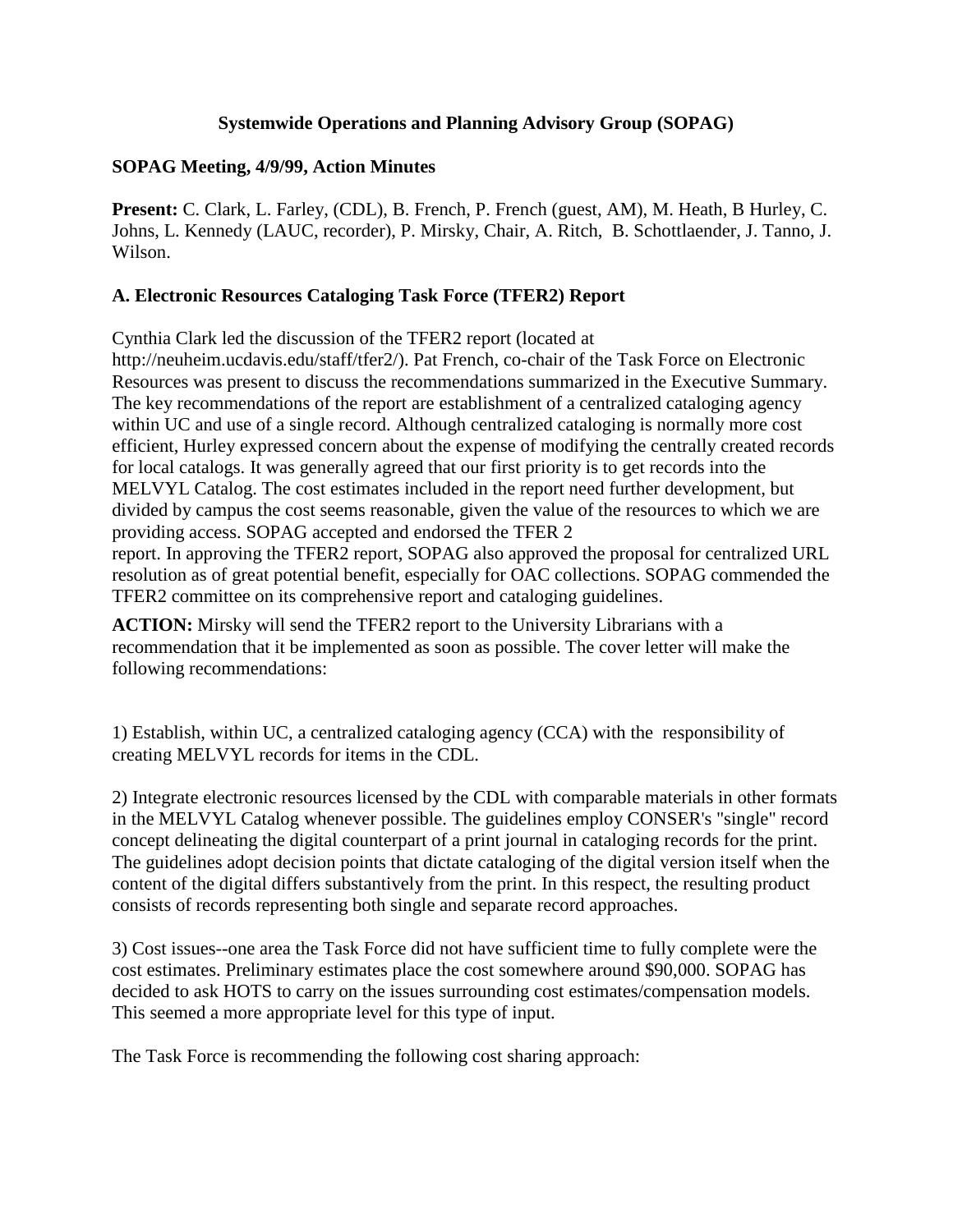A. All campuses and the CDL must agree to contribute their fair share to the one time costs incurred by the CCA and CDL to implement centralized cataloging and record distribution (e.g.., programming costs).

B. Compensation for ongoing cataloging and record distribution costs incurred by the CCA should be based on the value added to each campus online catalog and the MELVYL Catalog (i.e., the number of catalog records received).

C. Cost estimates should be reviewed each year and revised as necessary based on past experience and expected workload.

D. The compensation model should be efficient and provide the CCA with compensation for ongoing costs on a regular basis (e.g., monthly recharge).

The report will also be forwarded to HOPS, HOTS and JSC, and LTAG for information.

The charge to TFER2 specifically excluded display issues, which continue to be of great concern to catalog users. Farley reported that estimates had been done for programming costs for the TFER 1 recommendations. A minor display change in the order of subfields has been made. She needs additional input from public services librarians in order to develop additional programming needs. A request through the User Services Council did not produce results.

**ACTION:** Farley will establish a group of 4-5 people to work with the newly reconstituted User Services Council to develop recommendations for improved displays. Forward names to Laine as soon as possible.

**ACTION:** the TFER2 committee will be asked to further develop its cost estimates for the centralized cataloging agency be performed.

### **B. CDL related items:**

1) Request/Phase II

French reviewed the "Summary of Patron Initiated Request Service Phase II 1999-2000," (prepared by the PIR Project Team, and available for review on the CDL web site). SOPAG closely reviewed the policy recommendations and identified which should be highlighted for review by the University Librarians.

Sept. 1999 is the target date for installing patron API software; SOPAG recommends that campus invest in such software. They may also need to purchase or provide space on an NT server. Laine Farley emphasized the importance of keeping campus patron databases available 24x7 for Request to function properly.

**ACTION:** French will revise the document per the SOPAG discussion and prepare a cover letter for the University Librarians. Issues to highlight include: allowing interlibrary requests for material that is checked out at the home campus, revising the limit per day from ten to twenty, load leveling, expansion of program to include journal literature, continuing to limit PIR to